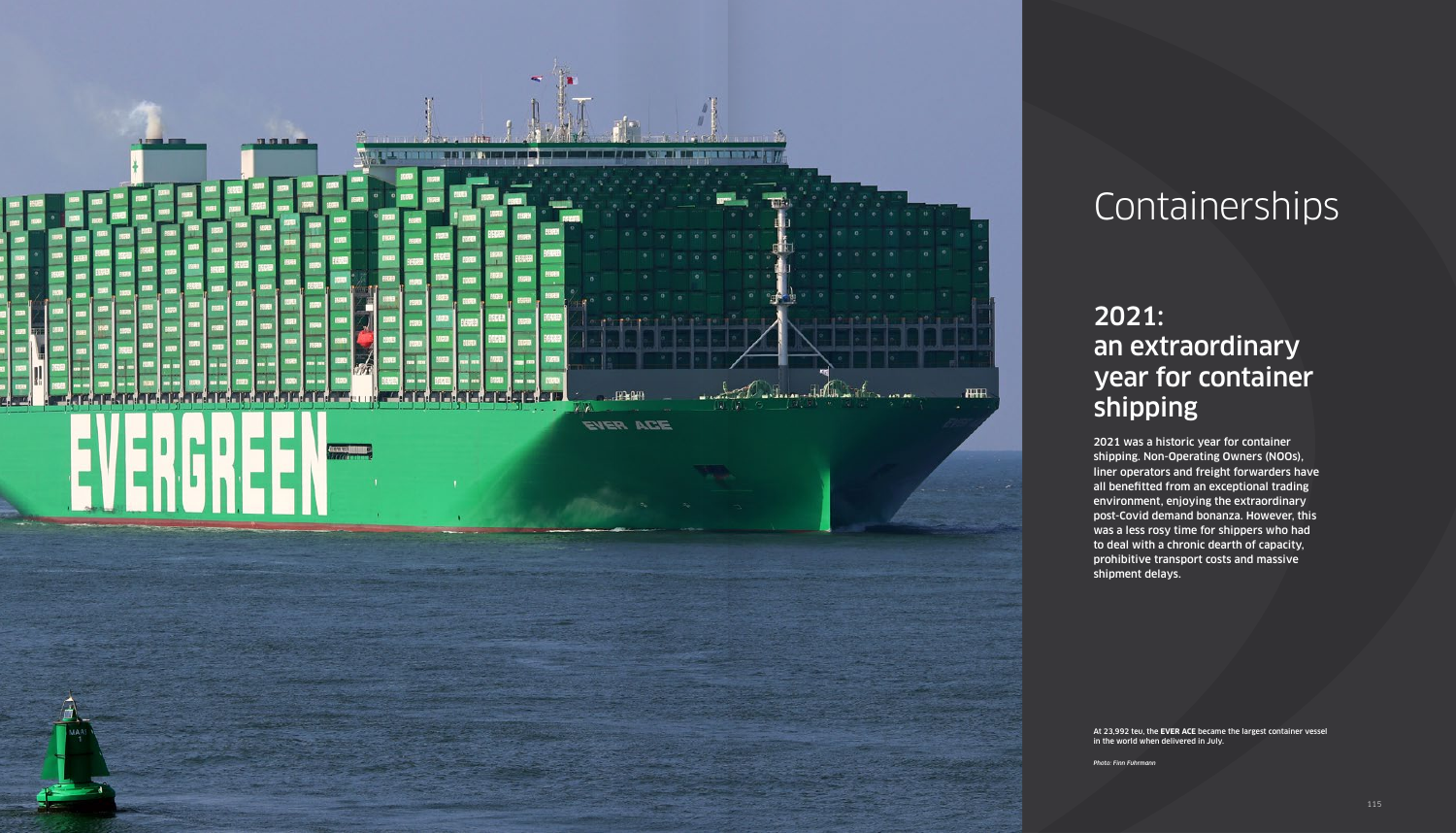Non-Operating Owners have enjoyed an extremely strong demand for tonnage throughout the year, for virtually all sizes of ships. Although the recovery had already started in the summer of 2020, the rally gained further momentum in the first half of 2021, and went into overdrive from July onwards. In August and September charter rates reached levels unseen in the history of container shipping.

A two-tier market emerged, with a multi-year market on the one hand seeing most fixtures concluded for durations of 36, 48 and 60 months at historically high, five-digit, rates and, on the other hand, a short-term market seeing astronomical six-digit rates agreed. In early September a 4,250 teu 'Classic Panamax' unit was fixed at a jaw-dropping \$200,000/day for a 2-3 month employment, an absolute all-time high.

# A stellar year for liner operators

Liner operators have recorded historic results in 2021, posting earnings in the billions, on the back of unprecedented cargo volumes and historically high freight rates. The financial gains achieved, higher than those seen when the recovery started in 2020, were boosted by the most profitable peak cargo season on record.

Despite this rosy environment, most liner operators suffered from a severe shortage of charter ships throughout the year, preventing them from meeting their tonnage requirements or starting new services. This prompted a number of shipping lines to purchase vessels instead, in order to shelter from the charter market uncertainties. MSC raided the sale and purchase market, buying a whopping 140 ships over twelve months. CMA CGM was also busy adding around 50 ships to its own fleet. Other shipping lines such as Wan Hai or T.S. Lines were also particularly active on the acquisition front.

Carriers were also hit by soaring bunker prices throughout the year, as well as crippling congestion issues on the US West Coast, although some operators managed to minimize the impact on their businesses.

The third quarter of 2021 was the best quarter ever in the history of container shipping. Illustrating this, French liner shipping giant CMA CGM recorded a net profit of \$5.6 BN during this period, ten times higher than its 3Q20 results and 125 times the \$45 M profit recorded in 3Q19. In Asia, South Korea's HMM posted a \$1.9 BN gain, wiping out in only three months two thirds of the \$3 BN losses it had accumulated since 2016. Others like Ocean Network Express (ONE) who logged \$6.7 BN profit for the first half of 2021 and expect a mindblowing total profit topping \$12 BN for the whole year, nearly four times their 2020 performance! Finally, Singapore-based PIL, on the brink of bankruptcy in 2020, said it would be able to complete its \$1 BN debt restructuring by the end of 2021, well ahead of schedule and is now embarking on newbuilding projects.

Globally, Alphaliner estimates that the ten leading carriers reporting public results could be on track to log operating profits of \$115-120 BN for 2021, more than six times the amount recorded in 2020.

Comparative evolution of both indices



# Freight forwarders and shippers take control of their shipments

Freight forwarders have been battling hard the entire year to find transport capacities for their shipper clients. Some of them, such as DKT Allseas, Ellerman, Transfar Logistics or RIF Line were forced on many occasions to hit the market and charter ships themselves, usually for a few months at a time, rather than entrust lines with their volumes as they would usually do. The lack of prompt

# **CHARTER MARKET**

# SCFI vs Alphaliner charter index 2010-2021 **SCFI vs Alphaliner Charter Index 20010-2021**

r<br>t<br>ר The exceptional cargo demand throughout 2021 prompted a number of smaller regional container operators to foray into the highly profitable East-West trades. Among them were the Chinese regional carriers CULines, BAL Container Line and Shanghai Jin Jiang Shipping (SJJ) who started adhoc Asia-US West Coast, Asia-Europe, Asia-South America or Asia-Australia services, surfing on the highly remunerative freight rates and large volume overflows.

tonnage forced some freight forwarders to fix the few available ships at astronomical time charter rates going up to \$200,000/day for 4,000 teu units, \$150,000 for 3,000 teu vessels and \$120,000 for 1,800 teu ships. Never had such charter rates been seen in the past,

> ahead for carriers. early 2022, congestion in Los Angeles and Long Beach 2 0 0 in China also witnessed congestion, so did some ports on working times on the docksides, a dearth of truck 4 0 0 unprecedented bottleneck were numerous: exceptional 5 0 0 outside the twin US ports, with waiting times in some second nair or the year. In early December, in excess<br>of 100 container vessels were waiting for a berth One of the most visible signs of the disrupted global supply chain was terminal congestion, which started affecting ports around the world in June. The US West Coast was hit the most with queues of ships gradually building up off Los Angeles and Long Beach during the second half of the year. In early December, in excess cases exceeding 18 weeks! The reasons behind this high volumes of cargoes, a shortage of dockers, rigid drivers and congested stacking areas. Meanwhile, ports the US East Coast (notably Savannah) and in Europe. By had barely eased, suggesting further months of troubles

However, the historically high level of spot container freight rates, with the Shanghai Containerized Freight Index (SCFI) smashing records throughout the year and reaching an all-time high at 5,046 points on 31 December, more than sixfold its December 2019 level, guaranteed voyage profitability. Shipping a 40' teu container from Shanghai to the US West Coast in December 2021 cost \$7,600 versus \$1,405 in December 2019. On the Asia-Europe trade, a 20' teu box cost \$7,700 versus \$760 two years earlier, a tenfold increase.

That being said, massive congestion issues, especially on the US West Coast saw charter costs spiral out of control, significantly denting voyage revenues.

Although freight forwarders did their best to secure transport capacity for their clients, some shippers lost patience and decided to take control of their shipments themselves in order to safeguard their supply. Big retail names such as IKEA, Amazon, Coca Cola, Walmart or Home Depot hit the market, trying to find carriage solutions directly with shipowners. Whilst very few of them chartered ships on their own, they entrusted their cargo volumes to non-liner shipping companies, most often multi-purpose or dry bulk operators. Amazon for example gave some cargo volumes to dry bulk operator G2Ocean, while Walmart had cargoes carried by forest product specialist Saga Welco AS.

Although these unusual shipment solutions have been of great help, 2021 will remain a painful year for shippers. Most had to face a shortage of transport capacities, prohibitive cargo rates and huge shipment delays caused by endemic port congestion issues, particularly on the US West Coast.

# Why was demand so high in 2021?

The historic demand for container shipping in 2021 was caused by several factors. Firstly, the Covid pandemic saw consumers shifting their expenses from services to goods. Despite the lifting of lock downs around the world and a relative easing of travel restrictions, consumers have continued to buy goods in large quantities at the expense of services.

With most goods sourced from Asia, demand for container shipping went through the roof nearly overnight. Supply chains around the world could not cope with such exceptional volumes and started facing bottlenecks in various major places, both inland and in ports. In the US, the ports of Los Angeles and Long Beach, which account for 40% of all seaborne imports to the country faced severe congestion issues with, at some point, more than a hundred vessels waiting at anchor for an available berth. Port congestion quickly became a global issue with, at some point, 2.5 M teu of capacity estimated held up at ports around the world. This sizable removal of capacity from the market was the second major factor stimulating demand for container tonnage as carriers had to use charter vessels to cover positions unfilled by their own ships, or simply address the extra cargo demand.

# Container operators: a lot of newcomers









2021 Q1 2021 Q2 2021 Q3 2021 Q4

500

500

These carriers have however been badly hit by congestion issues on the US West Coast, with BAL having had a couple of ships waiting off Los Angeles/Long Beach in excess of two months before getting a berth for cargo discharge. With tonnage usually fixed at astronomical rates, accumulated charter costs have quickly spiraled out of control.

# Congestion: a major headache for shipping lines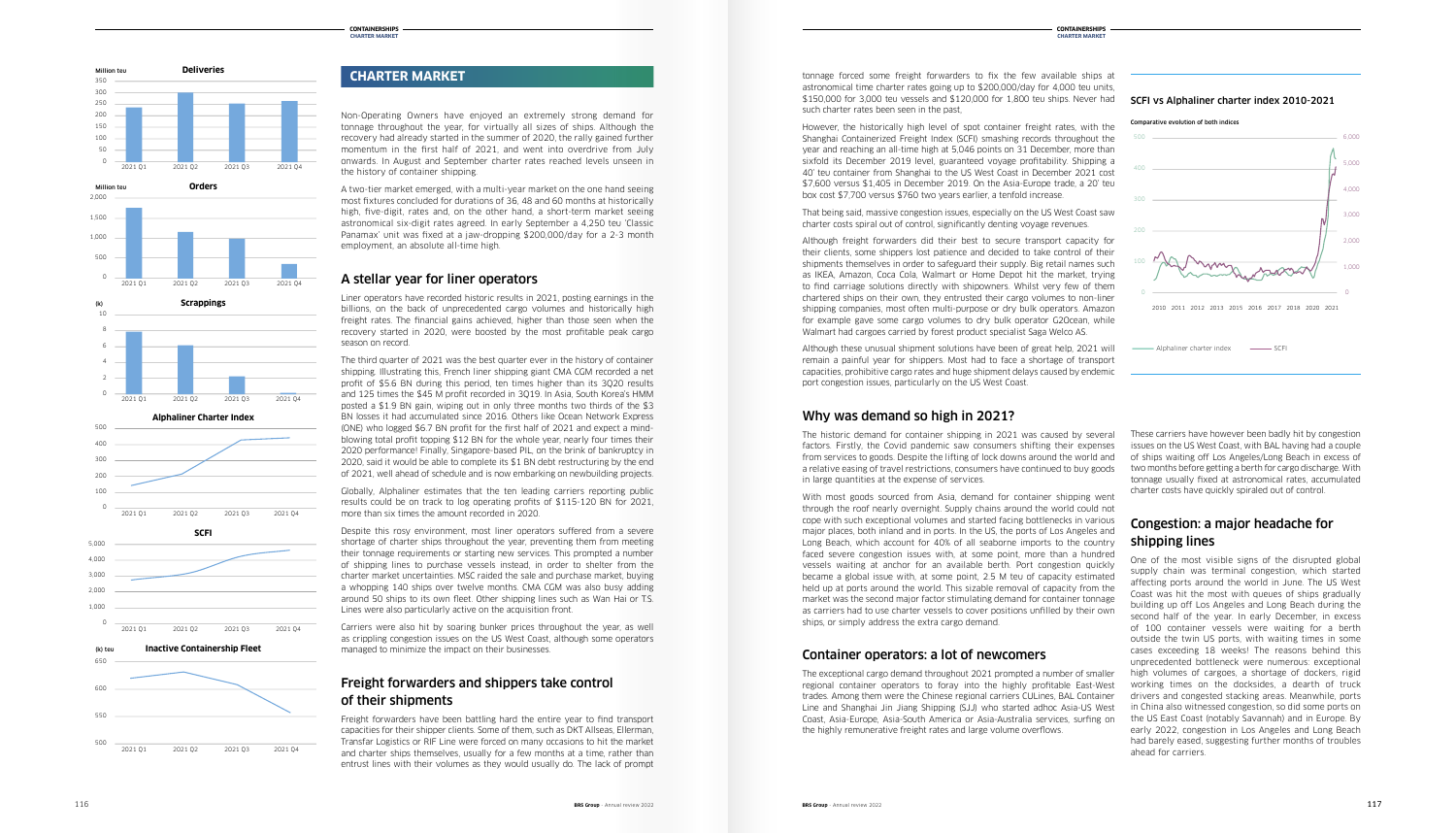Meanwhile, the ACI continuously smashed records during 2021, reflecting the uninterrupted rise of the charter market. From a low of 130 points at the beginning of 2021, the index reached a peak of 467 points in October, an alltime high. It then softened slightly before beginning to recover in the last days of the year.

# Outlook for 2022

Although the container charter market started recovering in August 2020, as the world economy slowly exited Covid lockdowns, the real 'takeoff' only took place in 2021.

The first few months of 2021 saw charter rates initially rise at a brisk, but not exceptionally high pace. The market then abruptly picked up, with charter rates soaring exponentially from July onwards. With hot-boiling demand impacting all sizes of ships and supply getting increasingly thin, NOOs started obtaining rates for their ships that would have been unimaginable a few months earlier. Most fixtures were concluded for multi-year durations, typically up to 48 and 60 months for the larger vessels and 24 to 36 months for the smaller ones. A short-term market, for employments of typically 2-3 months also emerged in response to a strong demand for ad-hoc liner sailings.

Charter rates smashed records with every new fixture. Short duration deals in particular were concluded at historic, six-digit figures. The Alphaliner index meanwhile reached an all-time high in October at 467 points, up 259% from its January level, and a mind-blowing 567% higher than its June 2020 low, at the peak of the Covid pandemic. On average, charter rates for all sizes of ships increased three-to-fourfold between January and October 2021.

### Short-lived softening

Despite a slight softening observed in the first weeks of November, the charter market has since rebounded. The outlook for 2022 remains bright for NOOs, as the market dynamics are unlikely to change in the coming months. Supply will be tight throughout 2022, especially for the larger units, as a substantial portion of the NOO fleet is now locked into long term charters extending well beyond 2022. In addition, the idle fleet remains low, with 42 ships for 150,000 teu commercially idle in early December, half of the January 2021 figure.

Demand is expected to remain strong with a common view among the liner shipping operators that the current high cargo volume environment will continue until at least July 2022. Congestion issues around the world, which are unlikely to ease in the foreseeable future, will also contribute to supporting demand in the short term.

However, the second half of 2022 appears more uncertain while 2023 could be a very different year, with a raft of newbuilding container vessels due for delivery that could destabilize the market.

### VLCS 7,500-11,000 teu

### 2021 review

The 'handy' VLCS segment (7,500-11,000 teu) was in high demand throughout the year. However, the dearth of prompt tonnage considerably restricted the volume of activity, with charterers forced to consider forward positions into 2022 to cover their needs. Charter rates have been on an uninterrupted rising trend, with 8,500 teu vessels starting off the year at \$38,500 and reaching nearly \$58,000 by August for 36 months charters. The length of period employments meanwhile gradually increased from 38 to 48, and then 60 months. In September a pair of 9,400 teu 'Bosphorus Max' units were fixed for 60 months at \$65,000/day, a new high. A short-term, high-priced, market also developed, which saw a 10,000 teu unit obtaining a healthy \$126,000 for 12 months, while an 8,800 teu unit fetched \$180,000 for a six-months employment.

### 2022 outlook

Prospects for NOOs remain strong for 2022, as supply is expected to remain limited throughout the year. Meanwhile, as of 31 December, the orderbook stands empty.

A possible slow-down in demand from the second half of 2022 onwards is not expected to materially impact this segment, which remains in short supply and continues to be popular among carriers. However, with the market increasingly biased towards slightly smaller 7,000 teu units, or larger ones of 12,000 teu and above, the longer-term prospects of these 'in between' sizes appear unclear. The versatility of 7,500-11,00 teu ships, which allows their deployment on multiple long-haul or regional trade routes is certainly an asset, but the economies of scale obtained with larger units, especially where the volumes remain available, or the savings achieved by slightly smaller but more efficient vessels, could undermine their economics. That could explain, in part, the current lack of newbuilding projects.

### LCS 5,300-7,499 teu

### 2021 review



# of the Ever Given The ill-timed grounding

The much-publicized grounding of the giant container vessel Ever Given (20.388 teu) in the Suez Canal in March could not have happened at a worse time. The ship blocked the waterway with its bow and stern lodged into the canal's banks for a week, wreaking havoc on ocean liner schedules and led to a massive backlog of ships. It was estimated that 400 vessels of all types were blocked at the Canal entrances in the Mediterranean and Red Sea one week into the incident, among which numerous container vessels stuck with their cargoes on board. Despite the chaos, only twenty boxships were believed to have been re-routed via the Cape of Good Hope but the incident disrupted further the global supply chain which was already under severe pressure due to the high post-pandemic cargo demand. vessel Ever Given (20,388 teu) in the Suez Canal in March<br>could not have happened at a worse time. The ship blocked<br>the waterway with its bow and stern lodged into the canal's<br>banks for a week, wreaking havoc on ocean line

> The LCS segment (5,300-7,499 teu) was equally in high demand throughout 2021, but the scarcity of prompt tonnage significantly limited the volume of activity. Meanwhile, charter rates more than doubled over January to October, rising from \$29,000 to \$62,500 for standard 5,500 teu units, depending on the period fixed. Modern wide-beam tonnage enjoyed the same bonanza with rates soaring from \$29,000 to \$69,000 depending on the durations agreed. There were also a number of short charters, some of which were concluded in excess of \$100,000/day.

### 2022 outlook

This segment went through a slight softening in November which coincided with the end of the peak cargo season. However, this was short-lived, with the market having since rebounded. Prospects for 2022 remain strong for NOOs as the availability of ships will remain low throughout the year. The orderbook, although consisting of 86 ships, is not an issue for now, since only

ten units are currently believed to be uncommitted, and most vessels will only hit the water in 2023-24.

Meanwhile, a potential slowdown in demand in the second half of the year is not expected to heavily impact this segment, considering the persistent supply issues and the continued interest of charterers for this size of ships.

Of note, a highlight of the year was a wave of orders for a new family of compact, wide beam, 7,000 teu vessels, with 52 orders placed to date, according to Alphaliner data. These ships, most of which already have assignments in place, will contribute to the rejuvenation of this segment and could become the new 'workhorses' of the charter market in this size range.

### Classic Panamax 4,000-5,299 teu

### 2021 review

Classic Panamaxes (4,000-5,299 teu) remained highly popular with charterers in 2021, with demand showing no signs of weakening throughout the year, while prompt ships were largely sold out. Charter rates more than doubled in the first six months, rising from \$22,000/day for 24 months deals in January to low-\$50,000/day for 36 months fixtures in August.

From June, 60-month fixtures became common, while a spot short-term market appeared, with rates reaching six-digit levels for charters of up to six months' duration. Some fixtures saw stratospheric prices being agreed such as the \$200,000/day obtained by the 4,253 teu Synergy Oakland for a 60-80 day employment, an all-time record.

### 2022 outlook

Once considered obsolete further to the opening-up of larger locks at the Panama Canal, Classic Panamaxes have undergone a remarkable renaissance in recent times, having found a new lease of life on several North-South routes as well as on regional trades, particularly in Asia. We believe this class of ships will remain in high demand in 2022, especially in the first half of the year. Meanwhile, charter rates are expected to stay at historical highs but might soften in the later part of the year as supply rises. The orderbook is nearly empty, with only 18 ships of 4,600 teu on order for a Chinese owner, that are not expected to be traded on the charter market.

Over the longer term, Classic Panamaxes will increasingly face competition from new families of 5,000, 6,000 and 7,000 teu compact fuel-efficient newbuildings that might prove more cost-efficient to operate on high-volume routes.

### 3,000-3,500 teu

### 2021 review

The 3,000-3,500 teu niche segment is popular with charterers, who particularly value this size of ships for some specific North-South and regional trade routes. 2021 was no exception with continuous demand for such tonnage, but

# Box spot rates and charter rates in synchronized rise

The synchronised rise of the SCFI and the Alphaliner Charter Rate Index (ACI) observed in the last quarter of 2020 continued throughout 2021.

However, whilst the ACI reached its historic peak in October at 467 points, the SCFI continued rising after a softening period, to reach an all-time high of 5,046 points on 31 December.

The Chinese export industry benefited from robust Covid pandemic-related demand, with shipments overseas in 2021 rising by about 30% compared with 2020. This extra flow of cargo pushed shipping rates to historical highs, with freight prices exacerbated by a shortage of ships and congestion issues around the globe.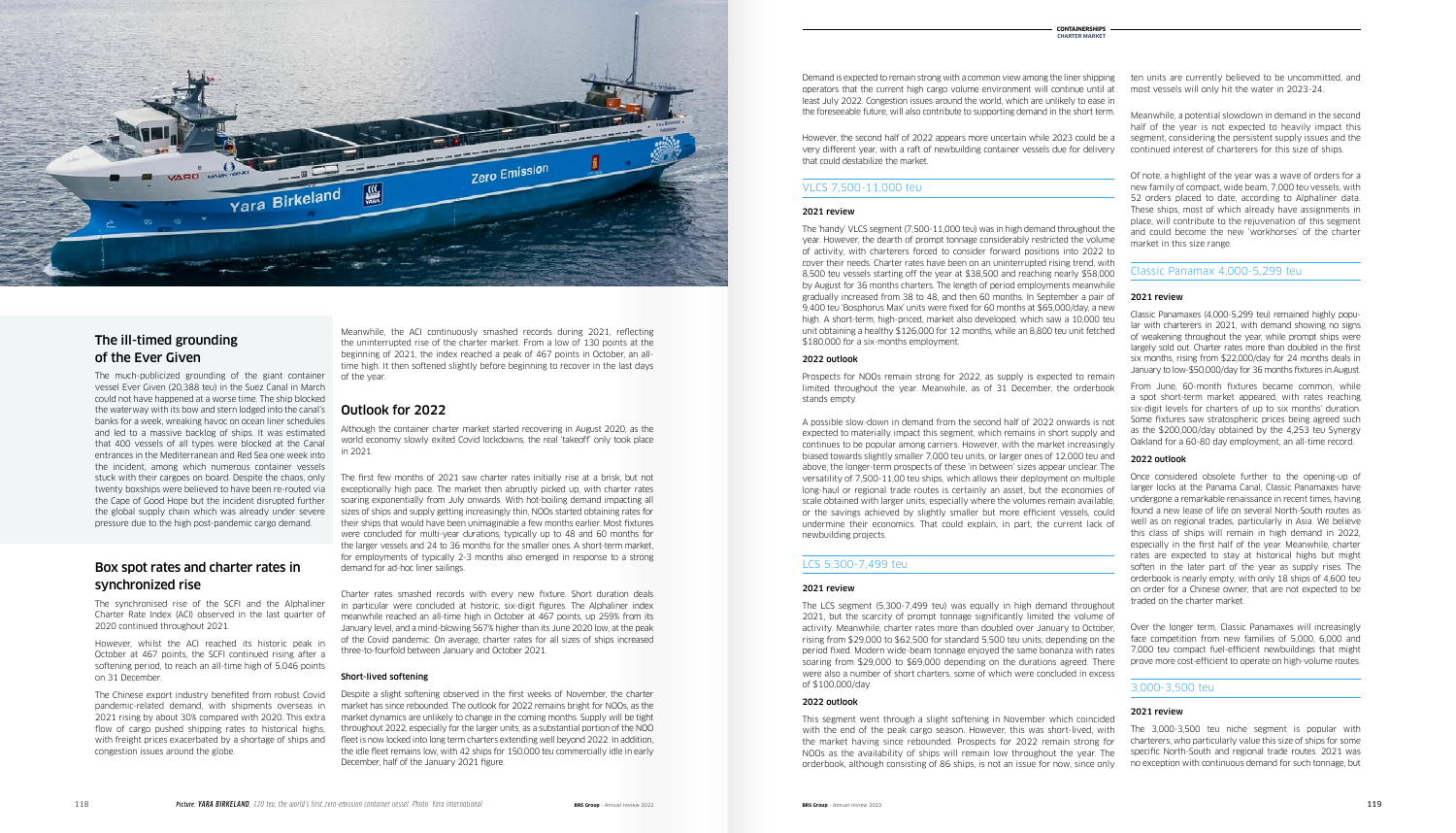even higher figures, with one 2,190 teu 'SDARI 2100' type obtaining a staggering \$80,000/day for a 12-month employment. Meanwhile, a short-term charter market appeared in June with rates reaching stratospheric levels of \$100- 150,000/day for periods of 3-5 months.

### 2022 outlook

The outlook for these sizes is generally good although a number of charterers seem to prefer the slightly larger 2,800 teu units or the smaller 1,700 teu ships. Irrespective of this, the continued short supply and strong demand should maintain charter rates at high levels in the first half of 2022, whilst prospects for the later part of the year are more uncertain. The orderbook currently consists of 85 ships, 30 of which will be delivered in 2022. Although all these ships already have employment in place, their introduction might be at the expense of some NOO tonnage.

### 1,500-1,999 teu

### 2021 review

Tonnage of 1,500-1,999 teu was in high demand throughout the year, making this segment one of the busiest. The continued shortage of ships supported a strong rise in charter rates, which benefitted both 'standard' and 'Bangkokmax' units. The former started off 2021 at \$13,000/day for 12-months employments and peaked at \$44,000/day in November. Periods of 36 months, which became increasingly common from the second half of the year, were meanwhile agreed at \$30,000/day. Bangkokmax tonnage saw an equally bullish rally, with rates soaring from \$17,000/day at the beginning of the year for a 12-month employment, to \$35,000/day in August for 36-month charters.

Meanwhile, a short-term market supported by freight forwarders developed from June, with six-digit charter rates of up to \$120,000/day paid for employments of typically 3-5 months.

### 2022 outlook

Demand prospects for 2022 remain strong for 1,500-1,999 teu tonnage, especially in Asia which will remain the leading market for these sizes. Bangkokmax tonnage remains extremely popular and will continue to be in high demand. The orderbook is nevertheless threatening the supply/demand balance, with a total of 102 ships currently on order, including 50 for delivery in 2022, of which fifteen are believed to be charter-free. Although the majority of vessels on order are for the account of liner operators, there will be an inevitable knock-on effect on NOO tonnage, with several vessels expected to lose their employment and return to the charter market.

### 1,250-1,499 teu

### 2021 review

Finding a ship in this segment was a challenge in 2021, considering the short supply of tonnage and the continued popularity of these sizes. The supply squeeze supported a fast rise in charter rates. Illustrating this, the 1,296 teu, high-reefer 'CV Neptun 1200' type saw their rates rise from \$11,500/day at the beginning of the year for a 12-month employment to \$26,500/day for a 36-month charter in the autumn.

### 2022 outlook

This niche segment is expected to enjoy continuously bullish conditions in 2022. This size of ships is particularly popular on certain trade routes (Americas, Caribbean, Southeast Asia) while some designs such as the 1,296 teu 'CV Neptun 1200' type are much sought after for their high-reefer intake. There is very little fleet replacement currently underway for this segment with only ten vessels of



very few ships available for charter. The short supply of tonnage pushed charter rates to record highs, with standard 3,500 teu units fixable in August at \$45,000/day for 36-months charters, up from \$20,000/day at the beginning of the year. A short-term market meanwhile appeared in June, with sky-high, six-digit, rate levels being commonly agreed. Illustrating this was the fixture of the 3,091 teu MINNA for a five-month employment at a mid-blowing \$150,000/day.

### 2022 outlook

Vessels of 3,000-3,500 teu are expected to remain in high demand in 2022, but the short supply of tonnage will limit the fixing possibilities for charterers, at least in the first half of the year. These ships are relatively insulated from any potential downturn as they are usually chosen for deployment on specific routes. As such, charter rates should remain high, albeit possibly softening in the second half of the year as supply rises. The orderbook, which currently consists of 67 vessels is meantime of little concern, since the dozen ships due for delivery in 2022 all already have employment in place. However, this might result in some charter market tonnage being displaced and redelivered to their NOOs.

### 2,700-2,900 teu

### 2021 review

The 2,700-2,900 teu segment performed very well in 2021, with demand consistently outstripping supply. This caused charter rates for standard tonnage ('Mipo 2800' – 'Aker CS 2700') to double from \$19,000/day at the start of the year to \$40,000/day in October, for charter employments of 36 months. Fuel-efficient 'Chittagong Max' tonnage recorded even higher figures, with one 2,756 teu 'MARIC 2700' unit obtaining in October a very healthy \$54,000/day for a 30-month charter. Meanwhile a short-term charter market appeared in June, with several vessels fixed at historic sixdigit figures in the \$100-150,000/day range.

### 2022 outlook

Although this segment witnessed a softening in November, especially for short charters where rates have decreased significantly, prospects for 2022 remain bright for NOOs. Demand is expected to remain high, especially in Intra Asia where this size of ship is particularly popular. Supply meanwhile will remain low, especially in the first half of the year. The orderbook is of no concern, consisting of only twenty ships, of which four will be delivered in 2022.

### 2,000-2,699 teu

### 2021 review

2021 was the best on record for 2,000-2,699 teu vessels, which enjoyed historically strong demand. Supply was thin on the ground during the whole year, which pushed charter rates to unprecedented highs. Standard 2,500 teu vessels saw rates skyrocket from \$17,000/day in January to \$35,000/day by September. Fuel-efficient ships saw

1,380-1,400 teu on order. Only four of these vessels, whose deliveries are slated for 2023-24 are believed to be charter-free.

### 1,000-1,249 teu

### 2021 review

### After many dull years, the 1,000-1,249 teu segment enjoyed an unprecedented recovery in 2021 with rates hitting historic highs. Against the background of strong demand and tight supply throughout the year, charter rates more than trebled for the standard, 1,118 teu 'CV 1100' type, rising from \$9,500/day in January to \$35,000/day in July for a typical 12-month charter. Besides, as the year went by, NOOs were able to obtain increasingly long employments of up

\$20,000/day.

Fuel-efficient tonnage such as the 1,043 teu 'Dae Sun 1000' type experienced the same rally, with rates starting off the year at \$11,000/day and peaking at \$29,000 for 24-month charters and \$35,000 for shorter employments.

### 2022 outlook

Despite a softening in November, which saw 12-month charter rates for 'CV 1100' tonnage falling to \$26,000/day, the segment has rebounded somewhat, but has

yet to recover its peak conditions of July and August.

Demand prospects are generally good for the coming months especially in Asia where this type of ship remains popular with many regional carriers including SITC, TS Lines or Sinokor. Meanwhile, supply is expected to remain tight, especially in the first half of 2022. The orderbook, which currently stands at 52 vessels, will see 21 units hit the market in 2022. Although most of this tonnage already has an assignment in place, their introduction will inevitably displace other ships, including NOO tonnage.

to 36 months for which the 'CV 1100' type obtained rates as high as low-mid of the year to \$30,000/day at its peak in July. The duration The sub-1,000 teu market smashed all records in 2021, with the highest charter rates and longest period employments ever seen for these sizes. This bonanza ended years of misery for NOOs, that were characterized by rock-bottom, OPEX-level, charter rates and short employments. The high demand and continued shortage of ships has pushed charter rates to ever higher levels. Illustrating this, the 868 teu 'Sietas Type 168' class saw its rates skyrocket from \$9,500/day for a typical 12 month charter at the beginning of employments increased steadily throughout the year, with several vessels securing charters of 36 months, a particularly long duration for these sizes. Slightly smaller vessels of 700 teu have also enjoyed extraordinary conditions with charter rates peaking at \$25,000/day, for a 6-month charter.

### Sub-1,000 teu

### 2021 review

### 2022 outlook

The continued shortage of tonnage will support high charter earnings in the first half of 2022. Demand should remain good, although the prospects for the second half of 2022 are less clear. The orderbook is nearly empty with only nine cellular container vessels of 300-650 teu on order for Asian owners, and due for delivery in 2022. The longer-term outlook for this segment is uncertain. The lack of new orders is threatening the renewal of the fleet, which has now an average age of 16 years.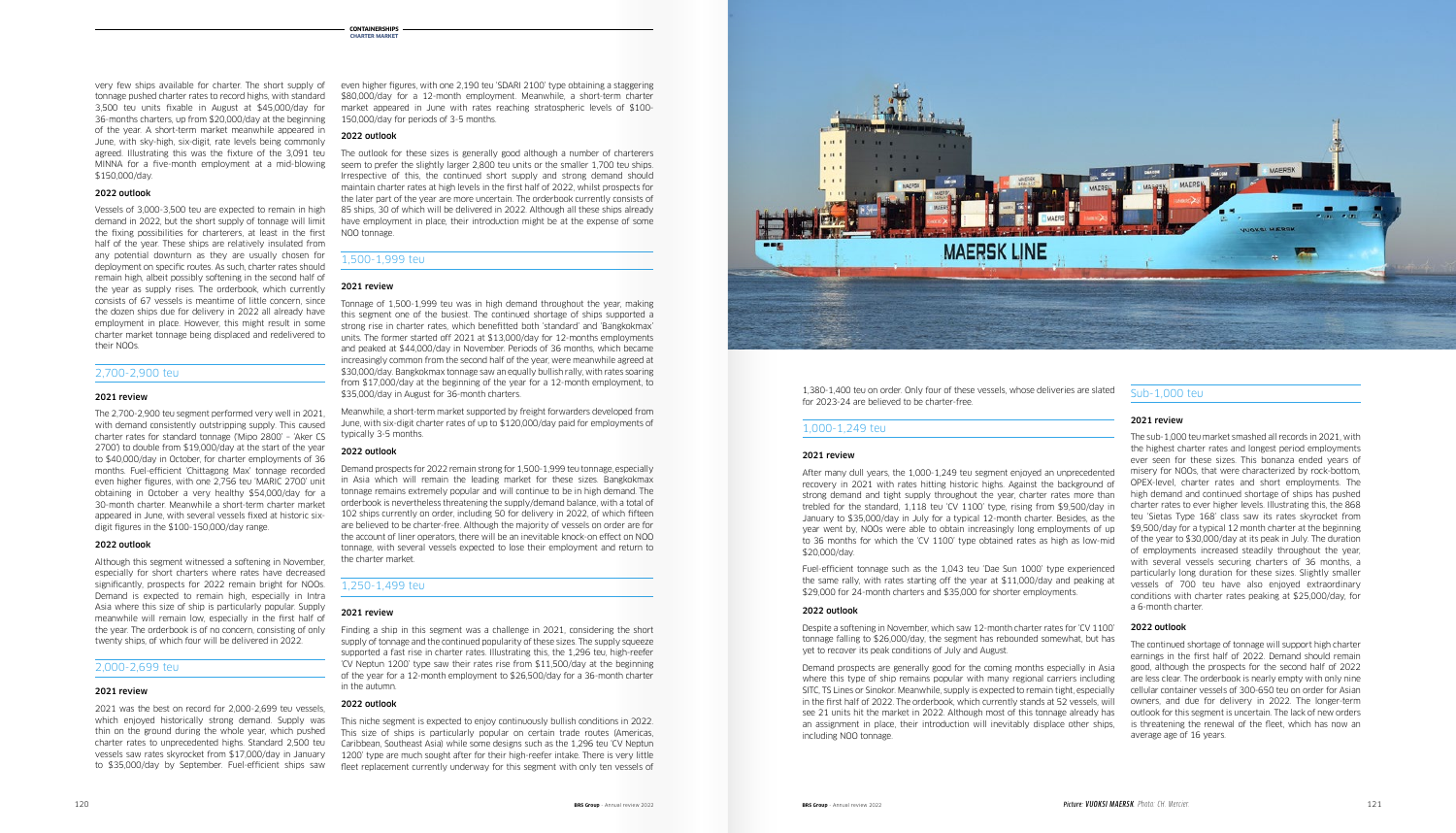Alphaliner - Cellular fleet as of 31st December 2021

|              |                                                | <b>Total existing</b> |              | <b>Orderbook</b> |       |    |                              | <b>Total existing</b> |       | <b>Orderbook</b> |                |
|--------------|------------------------------------------------|-----------------------|--------------|------------------|-------|----|------------------------------|-----------------------|-------|------------------|----------------|
| #            | <b>Operator</b>                                | teu                   | <b>ships</b> | teu              | ships | #  | <b>Operator</b>              | teu                   | ships | teu              | ships          |
| 1            | <b>APM-Maersk</b>                              | 4,281,100             | 737          | 255,100          | 25    | 14 | <b>IRISL Group</b>           | 150,040               | 33    |                  |                |
| $\mathbf{2}$ | <b>Mediterranean Shg Co</b>                    | 4,276,918             | 642          | 999,808          | 60    | 15 | <b>UniFeeder</b>             | 143,705               | 97    |                  |                |
| 3            | <b>CMA CGM Group</b>                           | 3,167,922             | 567          | 491,657          | 54    | 16 | <b>SITC</b>                  | 142,602               | 95    | 67,958           | 36             |
| 4            | <b>COSCO Group</b>                             | 2,934,447             | 480          | 585,272          | 32    | 17 | <b>X-Press Feeders Group</b> | 140,709               | 91    | 65,360           | 16             |
| 5.           | Hapag-Lloyd                                    | 1,751,027             | 253          | 415,120          | 22    | 18 | Zhonggu Logistics Corp.      | 124,621               | 100   | 83,052           | 18             |
| 6            | <b>ONE (Ocean Network</b>                      | 1,542,261             | 210          | 321,692          | 24    | 19 | <b>TS Lines</b>              | 105,653               | 51    | 108,768          | 30             |
|              | Express)                                       |                       |              |                  |       | 20 | <b>Sinokor</b>               | 105,394               | 74    | 33,587           | 17             |
| 7            | <b>Evergreen Line</b>                          | 1.477.644             | 204          | 607.406          | 67    | 21 | <b>Antong Holdings</b>       | 95.343                | 97    | 4.888            | $\overline{2}$ |
| 8            | <b>HMM Co Ltd</b>                              | 819.790               | 75           | 161,088          | 12    |    | (QASC)                       |                       |       |                  |                |
| 9            | <b>Yang Ming Marine</b>                        | 662,047               | 90           | 59,300           | 5     | 22 | <b>China United Lines</b>    | 87,158                | 35    | 12.444           | 6              |
|              | <b>Transport Corp.</b><br><b>Wan Hai Lines</b> |                       |              |                  |       | 23 | <b>RCL (Regional Contai-</b> | 79,904                | 39    |                  |                |
| 10           |                                                | 419,559               | 147          | 251,368          | 41    |    | ner L.)                      |                       |       |                  |                |
| 11           | Zim                                            | 413.862               | 109          | 310.520          | 33    | 24 | <b>Sea Lead Shipping</b>     | 70,954                | 21    |                  |                |
| 12           | PIL (Pacific Int. Line)                        | 266,667               | 83           |                  |       | 25 | <b>SM Line Corp.</b>         | 70,594                | 14    |                  |                |
| 13           | <b>KMTC</b>                                    | 161.248               | 69           |                  |       |    |                              |                       |       |                  |                |

### Alphaliner Top 25 Operators as of 31st December 2021

| 31 <sup>st</sup> December 2021 - Existing |       |                             |       |            | 31st December 2021 - Orderbook |         |                             |         |           |       |        |
|-------------------------------------------|-------|-----------------------------|-------|------------|--------------------------------|---------|-----------------------------|---------|-----------|-------|--------|
| All<br><b>Size ranges</b>                 |       | Of which chartered from NOO |       |            | All                            |         | Of which chartered from NOO |         |           |       |        |
| teu                                       | ships | teu                         | ships | teu        | % Cht                          | ships   | teu                         | ships   | teu       | % Cht | 0/E    |
| 18,000-24,000                             | 146   | 3,044,783                   | 51    | 1,054,810  | 34.6%                          | 52      | 1,233,320                   | 16      | 384,928   | 31.2% | 40.5%  |
| 15,200-17,999                             | 58    | 954,669                     | 10    | 165,977    | 17.4%                          | 79      | 1,240,502                   | 46      | 719,424   | 58,0% | 129.9% |
| 12,500-15,199                             | 269   | 3,712,464                   | 153   | 2,114,328  | 57.0%                          | 122     | 1,740,800                   | 63      | 920,760   | 52.9% | 46.9%  |
| 10,000-12,499                             | 190   | 2,071,533                   | 123   | 1,326,251  | 64.0%                          | 17      | 202,550                     | 15      | 178,830   | 88.3% | 9.8%   |
| 7,500-9,999                               | 478   | 4,231,600                   | 238   | 2,122,206  | 50.2%                          | $\circ$ | $\circ$                     | $\circ$ | $\circ$   |       | 0%     |
| 5,100-7,499                               | 438   | 2,731,759                   | 226   | 1,399,253  | 51.2%                          | 88      | 577,565                     | 54      | 352,765   | 61.1% | 21.1%  |
| 4,000-5,099                               | 625   | 2,832,567                   | 307   | 1,380,079  | 48.7%                          | 18      | 83,052                      | 0       | $\circ$   |       | 2.9%   |
| 3,000-3,999                               | 261   | 906,282                     | 153   | 535,203    | 59.1%                          | 69      | 222,306                     | 17      | 59,274    | 26.7% | 24.5%  |
| 2,000-2,999                               | 756   | 1,927,376                   | 386   | 980,256    | 50.9%                          | 101     | 250,805                     | 36      | 93,072    | 37.1% | 13,0%  |
| 1,500-1,999                               | 644   | 1,115,334                   | 302   | 530,702    | 47.6%                          | 104     | 192,476                     | 48      | 87,590    | 45.5% | 17.3%  |
| 1,000-1,499                               | 712   | 818,018                     | 366   | 431,816    | 52.8%                          | 57      | 65,059                      | 18      | 21,577    | 33.2% | 8,0%   |
| 500-999                                   | 765   | 566,760                     | 376   | 288,844    | 51.0%                          | 6       | 4,275                       | 1       | 670       | 15.7% | 0.8%   |
| 100-499                                   | 173   | 56,877                      | 52    | 17729      | 31.2%                          | 5       | 1,370                       | 2       | 420       | 30.7% | 2.4%   |
| <b>Total</b>                              | 5,515 | 24,970,022                  | 2,743 | 12,347,454 | 49.4%                          | 718     | 5,814,080                   | 316     | 2,819,310 | 48.5% | 23.3%  |

- The cellular fleet counts 5,515 ships of 24.97 million teu of which 49.4% is chartered from non-operating owners
- The cellular fleet represents 98.6% of the total capacity deployed on liner trades in teu terms > Total capacity active on the liner trades is 6,314 ships of 25.34 million teu and 303.8 million dwt
- The orderbook counts 718 ships of 5.81 million teu representing 23.3% of the existing fleet (firm orders only)
- The orderbook includes 316 ships for 2.82 million teu with charter status representing 48.5% of the total orderbook

*Note: The existing chartered fleet takes into account ships chartered out by non-operating owners to operators, thus it does not take into account 233 ships for 519,696 teu which are normally owned by an owner-operator but chartered out to another operator, either for operational reasons (operational exchanges within alliances or partnerships) or because they are surplus to their owners' requirements.*



|                                                                                                     | <b>Ships</b> | <b>TEU</b>         | % Change YoY         |                                                                                                     | <b>Ships</b> | <b>TEU</b>                                 |
|-----------------------------------------------------------------------------------------------------|--------------|--------------------|----------------------|-----------------------------------------------------------------------------------------------------|--------------|--------------------------------------------|
| Fleet as at 31 Dec 2021                                                                             | 5,515        | 24,970,022         | 4.49%                | Fleet as at 31 Dec 2020                                                                             | 5,374        | 23,896,688                                 |
| Orderbook as at 31 Dec 2021                                                                         | 718          | 5,814,080          | 121.7%               | Orderbook as at 31 Dec 2020                                                                         | 313          | 2,622,359                                  |
| Orderbook as % of fleet                                                                             |              | 23.3%              |                      | Orderbook as % of fleet                                                                             |              | 11.0%                                      |
| 2021 - Containerships activity                                                                      |              |                    |                      | 2020 - Containerships activity                                                                      |              |                                            |
| Ordered 2021                                                                                        | 556          | 4,249,796          | 306.3%               | Ordered 2020                                                                                        | 100          | 1,045,838                                  |
| Value of new orders (Est.)                                                                          |              |                    |                      | Value of new orders (Est.)                                                                          |              |                                            |
| Delivered 2021                                                                                      | 153          | 1,075,290          | 25.7%                | Delivered 2020                                                                                      | 135          | 855,675                                    |
| Deleted 2021                                                                                        | 19           | 16,521             | $-91.9%$             | Deleted 2020                                                                                        | 101          | 205,447                                    |
| <b>Breakdown</b>                                                                                    |              |                    |                      | <b>Breakdown</b>                                                                                    |              |                                            |
| Scrapped                                                                                            | 18           | 13,778             | $-93%$               | Scrapped                                                                                            | 89           | 197,743                                    |
| De-celled                                                                                           |              |                    |                      | De-celled                                                                                           | 11           | 6.586                                      |
| Lost                                                                                                | $\mathbf{1}$ | 2.743              | 14.5.3%              | Lost                                                                                                | $\mathbf{1}$ | 1.118                                      |
| Average idle fleet 2021<br>Idle fleet at end Dec<br>Idle fleet at end Dec<br>excl. scrubber idlings | 165          | 606,410<br>564,021 | $-58.1%$<br>$-42.1%$ | Average idle fleet 2020<br>Idle fleet at end Dec<br>Idle fleet at end Dec<br>excl. scrubber idlings | 83<br>76     | 1,449,243<br>975,014<br>352.817<br>261,455 |
| <b>Average SCFI 2021</b>                                                                            |              | 3,785              | 201.8%               | Average SCFI 2020                                                                                   |              | 1,254                                      |
| SCFI end Dec                                                                                        |              | 5.047              | 81.4%                | SCFI end Dec                                                                                        |              | 2.783                                      |
| Av. Alphaliner charter index 2021                                                                   |              | 310.1              | 306.4%               | Av. Alphaliner charter index 2020                                                                   |              | 76.3                                       |
| Index at end Dec                                                                                    |              | 432.8              | 268.7%               | Index at end Dec                                                                                    |              | 117.4                                      |
| Average FO \$/ton 2021 (Rtm/Sin)                                                                    |              | 410                | 57.1%                | Average FO \$/ton 2020 (Rtm/Sin)                                                                    |              | 261                                        |
| FO \$/ton end Dec                                                                                   |              | 424                | 34.1%                | FO \$/ton end Dec                                                                                   |              | 316                                        |
| Average VLSFO \$/ton 2021 (Rtm/Sin)                                                                 |              | 527                | 50.6%                | Average VLSFO \$/ton 2020 (Rtm/Sin)                                                                 |              | 350                                        |
| VLSFO \$/ton end Dec                                                                                |              | 577                | 43.5%                | VLSFO \$/ton end Dec                                                                                |              | 402                                        |

### Alphaliner - 2020-2021 - Cellular ships - Essential figures

As of 1 January 2022, the world cellular containership fleet stood at 5,515 ships, totaling 24.9 M teu. The fleet grew by 1 M teu compared with 1 January 2021, as 141 new ships hit the water, including the 23,992 teu EVER ACE, which set a new size record.

Scrapping meanwhile stood at historic lows, with only nineteen ships totaling 16,500 teu sold for recycling. Despite attractive demolition prices hitting \$650/ldt on the Indian Sub-Continent and \$350/ldt in Turkey, owners had little incentive to get rid of their ships in 2021, considering the massive profits they could achieve by trading their vessels in a historically strong charter market. 2022 will see the fleet growing at a similar pace to 2021 with just over 1 M teu expected to be delivered. Based on the expectation that the charter market will remain strong for a good part of the year, scrapping will meanwhile remain low, with only 60,000 teu projected to reach the beaches. However, 2023 could be different, with a spate of new building deliveries expected to push a greater number of older and smaller ships to the recycling yards.

# **FLEET AND ORDERBOOK**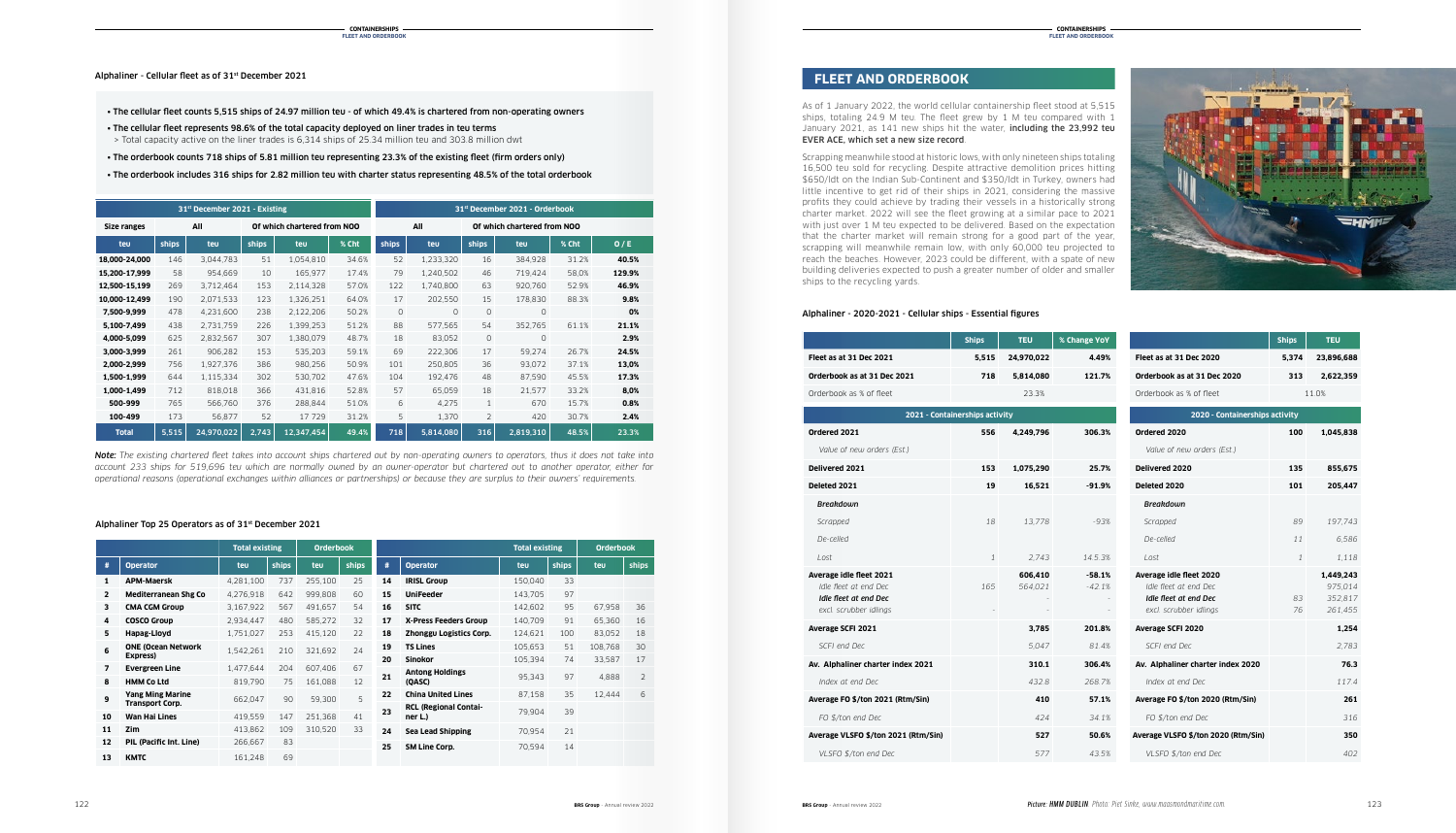# Historic ordering in 2021

Newbuilding orders placed in 2021 were, in capacity terms, their highest ever, totaling 556 vessels for 4.2 M teu. Never had so much capacity been ordered in such a short time frame, especially as regards large tonnage. Among the ships ordered in 2021 were sixteen units of 23-24,000 teu and a staggering 126 ships of 15- 16,000 teu. There were also sixty orders for a new class of compact vessels of 7,000 teu and a spate of orders of Intra-Asia tonnage from 1,800 to 3,000 teu.

The total orderbook now stands at 5.8M teu for 718 ships, versus 2.6M teu and 313 ships on 1 January 2021, with an orderbook-to-fleet ratio of 23.3% versus only 11% one year ago.

# En route to decarbonization

Throughout 2021, NOOs and liner shipping companies have continued to actively develop solutions to meet future decarbonization targets. Among the significant developments, German NOO Asiatic Lloyd placed an order for two 'ammonia ready' ships of 7,100 teu, the first of their type. Meanwhile Maersk ordered eight ships of 16,000 teu that will run on green methanol. MSC has also been active by increasingly switching to LNG for its newbuildings. It also purchased air lubrication devices for 30 vessels in a bid to cut fuel costs and reduce carbon emissions by 1.6 M tons. Finally, the world's first zeroemission, electrically powered container vessel, the Yara Birkeland (120 teu) carried out its maiden voyage in November while several carriers successfully completed marine biofuel trials.



### Container Bonanza …at last !!

# **A new record year**

In 2021, we count more than twice as many transactions as in the previous record year 2004 (265 ships / 500,145 teu in total).

What we called in last year's *Review* a 'strong recovery' turned into a booming market.

We have read headlines such as, Sky is the limit,...

Soaring container ship demand for was fueled by various events, notably significant port congestion. We entered the 2nd year of the pandemic which drove a significative increase in container volumes. Indeed, this was driven by a change in consumer spending from services to goods. Furthermore, there was also the grounding of the Ever Given (20,124 teu) in the Suez Canal, which was followed by the closing of Yantian Port in early June.

All these events led to incredible charter rates and consequently raised second- hand prices. What was a blessing for the shipowner/ operator turned into a nightmare for the one sitting on the other end of the logistics chain as the shipper had to face incredible box rates.

The lack of container tonnage also resulted in creative solutions. We saw purchases of Handysize bulkers (open hatch box shaped), or MPPs, which are today employed in pure container trades.

The transaction outlook in 2022 is comparably low and should consequently come with higher prices. At the time of writing, Alphaliner anticipated only 550 ships becoming open during 2022.

If container freight rates on some routes remain at levels around \$8,000/teu, second-hand prices are likely to strengthen further. To say it with different words, as long as these top prices pay off within less than a year, one can accept another hot year and top second-hand prices.

A very interesting question, to which we may see some answers this year is:

Will some of this freshly made money be re-invested into innovative projects? Particularly the container segment requires actions regarding their CO2 emissions.

# 2020 Key numbers

### Average age of units sold: 15.32 years

At the end of 2021 we count 553 Container ship sales with a total capacity of 1,891,594 teu. The 553 ships represent 7.5% of the total container fleet. The overall transaction rate of concluded sales more than doubled during the past year. (2020: 254 / 940,207 teu)

That was to be expected, only 17 ships (cellular ships) with a total capacity of 14,932 teu have been sold for recycling. At the end of 2021, 0.06% of the global teu capacity have been sold for demolition.

The average demolition age further increased by almost 4 years to 28.5 years. (2020: 24.8 years)

### **SECOND HAND MARKET**

It is no surprise that once more, and by far, MSC takes first place. By end-2021 we aggregated under their name the incredible number of an additional 438,316 teu (23% of total teu sold in 2021).

We note that Wan Hai Line remained active and continued to quietly add 90,316 teu to their fleet (8 units in 2020). During the second half of the year Wan Hai also started to purchase Feeder ships in the famous size of 1,700 teu.

Traditional tonnage providers have become more active.

### A peek at the tonnage provider

A look at the global list of sellers draws an obvious picture. So-called asset players took advantage of the extremely good market to cash in.

Followed by the top three, are a couple of German companies who have sold quite some tonnage across the year. Notably, we have linked 203 sales to companies based in, or in very close connection, to Germany. At the end of 2021 we count a total of 571,756 teu sold.

| <b>Operator</b>   | <b>Units</b>                                                  | <b>Average Size / Age</b> |
|-------------------|---------------------------------------------------------------|---------------------------|
| 1 MSC             | 125 units<br>04:19   03:48   02:42   01:16                    | 3,500 teu / 17.8 years    |
| 2 CMA CGM         | 47 units<br>Q4:17   Q3:13   Q2:14   Q1:3                      | 3,200 teu / 14.5 years    |
| 3 Maersk          | 10 units<br>Q4: 4   Q3:2   Q2:4   Q1:0                        | 4,500 teu / 11.9 years    |
| <b>COSCO</b>      | 0 units                                                       |                           |
| Hapag Lloyd<br>5. | 10 units<br>Q4:0   Q3:3   Q2:2   Q1:5                         | 8,800 teu / 5.7 years     |
| Wan Hai Lines     | 14 units (from 1,700-13,000 teu)<br>04:3   03:1   02:4   01:6 | 6.300 teu / 8.3 years     |

### **A peek at the top operators second-hand appetite.**

We note that OM Maritime acquired 14 units over the past 2 years, a total of 71,384 teu. Their first second-hand deal dates to 4Q20. Since when they have been adding on average 3.5 ships every three months. The 14 ships represent an average size / age of 5,000 teu / 14.8 years. With the additional 10 ships acquired in 2021, they have even made their way up to become the fifth most active global tonnage provider over the past year.

| <b>Operator</b>                          | <b>Units</b> | <b>Average Size / Age</b> |
|------------------------------------------|--------------|---------------------------|
| <b>Global Ship Lease</b><br>$\mathbf{1}$ | 23 units     | 4,200 teu / 14.9 years    |
| 2 Conbulk                                | 15 units     | 2,000 teu / 18.3 years    |
| 3 Costamare                              | 13 units     | 7,600 teu / 12.5 years    |
| Sea Consortium<br>$\Delta$               | 11 units     | 2,200 teu / 10 years      |
| 5 OM Maritime                            | 10 units     | 5.100 teu / 14.9 years    |

|   | <b>Operator</b>          | <b>Units</b>     | <b>Average Size / Age</b>       |  |  |
|---|--------------------------|------------------|---------------------------------|--|--|
| 1 | <b>Borealis Maritime</b> | 26 units         | 2,700 teu / 14.2 years          |  |  |
|   |                          | 71,017 teu total |                                 |  |  |
|   | 2 Lomar                  |                  | 24 units 2,900 teu / 14.0 years |  |  |
|   |                          | 69,881 teu total |                                 |  |  |
|   | 3 <b>SFL Corporation</b> | 16 units         | 2,800 teu / 25.9 years          |  |  |
|   |                          | 45,540 teu total |                                 |  |  |

### **Top three sellers by units**

# **Never had so much capacity been ordered in such a short time frame**